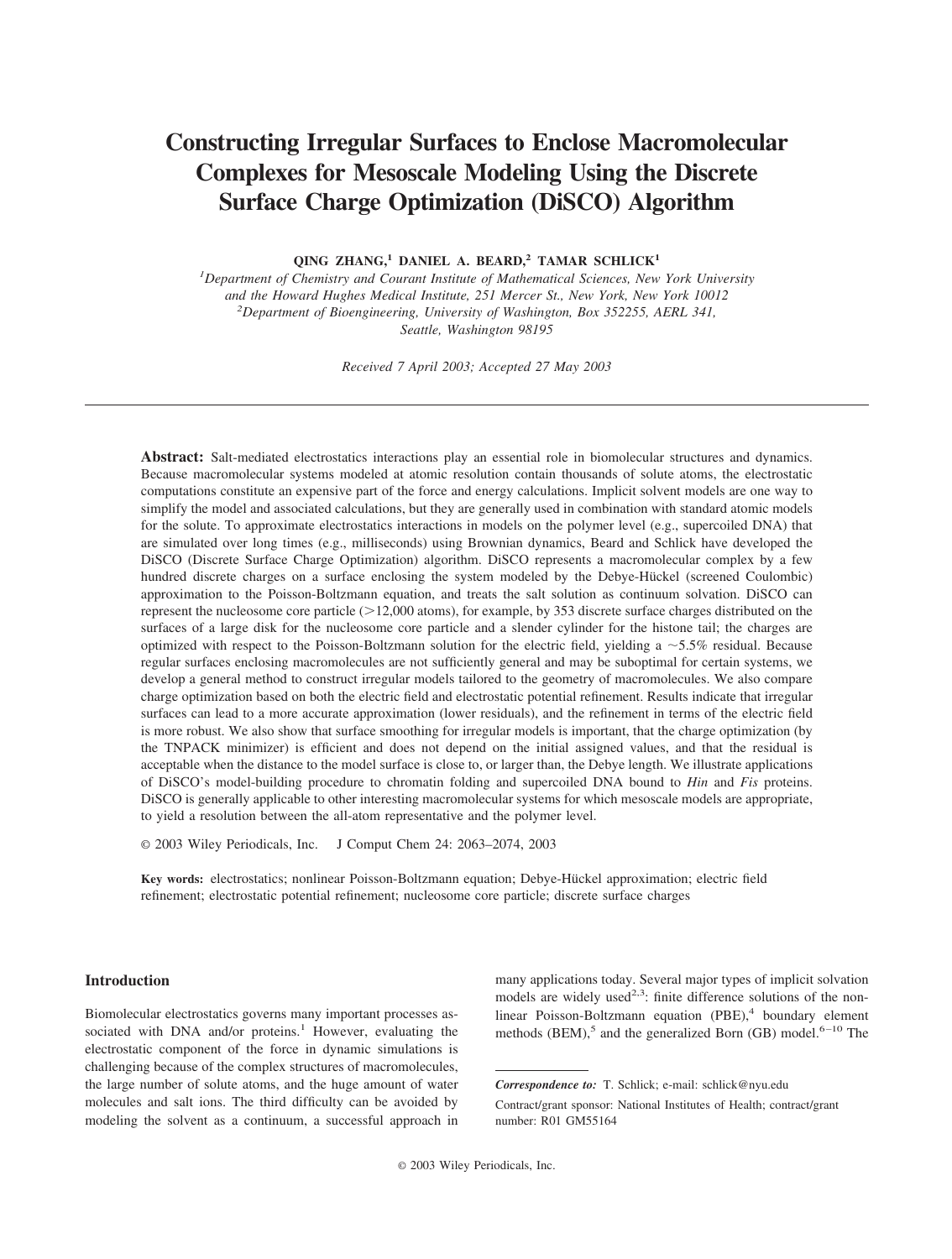first approach solves the electrostatics potential at each point on a computational grid, given fixed charges on the macromolecules. The second approach can produce effective charges for the system, namely solute charges and induced surface charge, but its performance depends on the density of surface elements. In the third approach, the electrostatic potential is estimated based on effective Born radii and an analytical atom-pair energy function. Excellent packages are available for solving the PBE, such as that by the  $McCammon$  and Holst groups<sup>11,12</sup> and by Honig and coworkers4,13 (see also Chapter 9 in ref. 14). When very large biopolymer systems that contain multiple proteins bound to long DNA are the targets for the long-time (millisecond and longer) studies, "mesoscale" type models are appropriate—which incorporate local details as necessary (like protein-bound sites) and approximations as possible (e.g., wormlike chain/bead model for supercoiled DNA of thousands of base pairs)—to make possible long simulations such as by Brownian dynamics.<sup>15</sup>

Beard and Schlick have recently developed the Discrete Surface Charge Optimization (DiSCO) algorithm<sup>16</sup> to address these difficulties with the motivation of studying chromatin folding.<sup>17</sup> Essentially, the nucleosome core with its wrapped DNA is modeled as a simple geometric object (a disk and a cylinder), based on the nucleosome core crystal structure.<sup>18</sup> A few hundred discrete surface charges<sup>16</sup> are assigned based on an optimization procedure that minimizes the Debye-Hückel (DH) approximation (electric field)<sup>19,20</sup> with respect to the nonlinear PBE. The linker DNA which connects each nucleosome core particle to the next—can then be represented by the homogeneous wormlike chain/bead model developed by Allison and coworkers<sup>21,22</sup> and extended by Chirico and Langowski for supercoiled DNA<sup>23,24</sup> (see model developments for linear DNA,<sup>25</sup> circular DNA at low salt,<sup>26</sup> and circular DNA at high salt<sup>27</sup>). Thus, the DiSCO approach can reduce the electrostatic calculations for medium- and long-range macromolecular interactions and make possible large-scale rearrangements in Brownian dynamics simulations.17 DiSCO has also been used more recently to study the *Hin*-mediated and *Fis*enhanced DNA inversion reaction, $28.29$  in which three proteinbound sites on long supercoiled DNA juxtapose to form a synaptic supercoiled complex. $30-32$  Such applications can help in understanding systematic effects, such as chromatin folding as a function of salt, or the dependence of juxtaposition dynamics on the superhelical density and on the bound proteins.

An alternative algorithm termed ECM (Effective Charges for Macromolecules in solvent) developed by Gabdoulline and Wade<sup>33</sup> also uses effective charges (potential derived) to model macromolecules in implicit solvent, with the charges placed inside, rather than on the surface, of the macromolecular systems. ECM derives the effective charges by fitting them to reproduce the electrostatic potential calculated relative to the finite-difference solution of the linearized PBE. Because the approximate solution by linearizing PBE should satisfy  $|e\phi| \ll 1$ , where *e* is the elementary charge, this approach works well only when the electrostatic potential  $\phi$  is small. As we will show here, a refinement based on the electric field (**E**) rather than the electrostatic potential ( $\phi$ , where  $-\nabla \phi = \mathbf{E}$ ) is more robust. Furthermore, optimization in DiSCO using our truncated Newton minimizer TNPACK<sup>34-36</sup> is efficient and likely works better than the procedure used in ECM based on matrix inversion, which is computationally intensive and a potential source of error for large systems.

## (A) Crystal Structure of Nucleosome Core Particle



(B) Regular DiSCO Surface



**Figure 1.** The crystal structure, regular DiSCO surface, and irregular DiSCO surface of the nucleosome core particle (PDB code: 1aoi).<sup>18</sup> [Color figure can be viewed in the online issue, which is available at www.interscience.wiley.com]

The first version of DiSCO was applied to model the nucleosome core particle (Fig. 1A), $^{18}$  with the following general protocol. After reading coordinates from the Protein Data Bank (PDB; www.pdb.org; nucleosome core particle, code 1aoi), DiSCO calculates the electrostatic potential  $\phi$  by solving the nonlinear PBE using QNIFFT  $1.2$ ,  $37-39$  an outgrowth of the DelPhi program.<sup>4,13</sup> The corresponding electric field **E** is then calculated as  $\mathbf{E} = -\nabla \phi$ . For the nucleosome core particle, the surface is predefined—by an engineering-type construction—to be a composite of one large disk for the DNA-wrapped nucleosome core and a small cylinder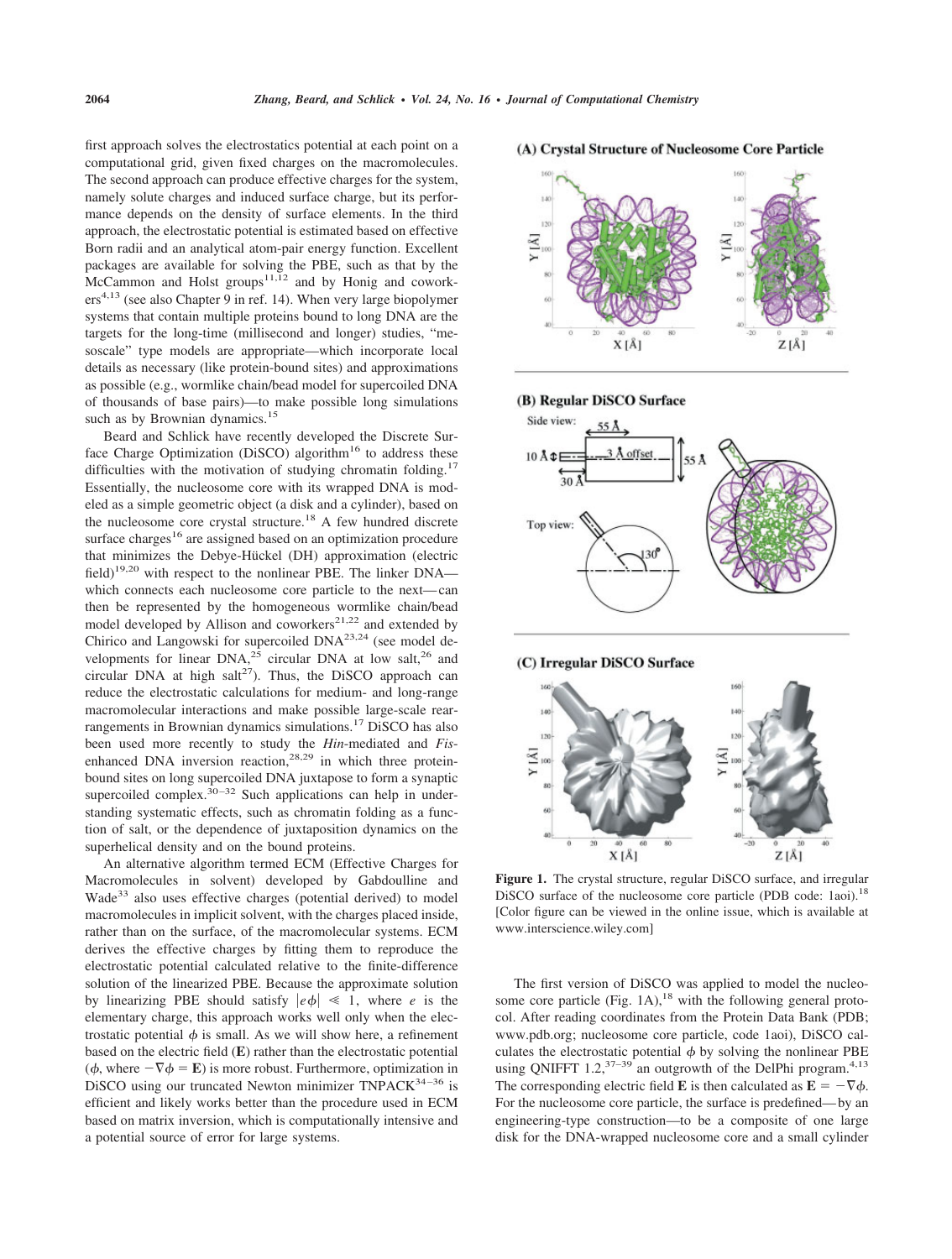

**Figure 2.** Left: the computational domain of the electrostatic potential and the electric field contains 65  $\times$  $65 \times 65$  grid points enclosing the nucleosome core particle. Right: the minimization space *V*<sup> $\prime$ </sup> (of the residual) defines the computational domain separated from DiSCO surface by the minimization distance *d*. [Color figure can be viewed in the online issue, which is available at www.interscience.wiley.com]

for the protruding H3 tail, as shown in Figure 1B. Initial values for the discrete charges are then assigned on the model surface,<sup>16</sup> after which DiSCO calculates the corresponding DH potential  $\tilde{\phi}$  and associated electric field  $\tilde{E}$ . The DH potential  $\tilde{\phi}$  at position **r**<sub>*i*</sub> is defined as

$$
\tilde{\phi}(\mathbf{r}_i) = \sum_{j=1}^{N} \frac{q_j e^{-\kappa r_{ij}}}{\epsilon r_{ij}} \tag{1}
$$

$$
\kappa = \sqrt{\frac{8\,\pi e^2 N_A C_s}{k_B T \epsilon}}\tag{2}
$$

where *N* is the number of discrete surface charges;  $q_i$  is the value of discrete surface charge *j*;  $r_{ij}$  is the distance between charge *j* and position *i*;  $k_B$  is the Boltzmann constant; *T* is the absolute temperature;  $\epsilon$  is the dielectric constant; *e* is the elementary charge;  $N_A$  is the Avogadro constant;  $C_s$  is the monovalent salt concentration. (The DH potential is a linear homogeneous approximate solution to the nonlinear PBE if  $|e\phi| \leq 1$ .) DiSCO then uses the TNPACK minimizer developed by Schlick and coworkers $34-36$ to optimize the values of the discrete surface charges  $q_j$ ,  $j = 1$ , 2,  $\ldots$ , *N*, so as to minimize the residual *R* of the electric field **E** between the nonlinear PBE solution and the DH approximation. Finally, DiSCO outputs the optimal charges and the minimum residual.

Here, we report enhancements of the DiSCO package in terms of both modeling and computation. Namely, we now construct irregular, rather than regular surfaces, to enclose any general macromolecular system, and also allow the refinement (to produce the discrete surface charges) based on the electrostatic potential as an alternative to electric field-based refinement; we find the latter to be more robust. We evaluate performance of these enhancements by comparing the former models of the nucleosome core particle system with the new approximation, and also study the dependence of the residual *R* on the threshold distance *d* beyond which the DiSCO approximation is valid, and the dependence of the optimized discrete surface charges on their initial values. We also illustrate the DiSCO models for the recent *Hin*-mediated application.28,29

The article is organized as follows. In the next section, we describe how we construct irregular models enclosing general macromolecular systems and perform the optimization to assign discrete surface charges. We then describe results to evaluate **E** versus  $\phi$ -based refinement, regular versus irregular models, effects of surface smoothing, and the performance of charge optimization.

## **Methods**

#### *Computing the Electrostatic Potential and Electric Field*

DiSCO computes the electrostatic potential  $\phi(\mathbf{r})$  by solving the nonlinear PBE for a monovalent salt solution using the QNIFFT 1.2 package.37–39 DiSCO runs QNIFFT under the "coulombic" boundary condition followed by the focussing boundary condition, used to represent an infinite media. The computational domain is a  $65 \times 65 \times 65$ -grid-point cube that encloses the whole system (e.g., nucleosome core particle), as shown in Figure 2 (left). The ratio between the largest dimension of the target macromolecule and the side length of the cube is 0.5 under the coulombic and 0.6 under the focussing boundary condition. This means that the side length of the cube is decreased under the focussing boundary condition in order to minimize the edge effect in the calculation under the coulombic boundary condition. The corresponding scales are 0.25 grid/Å and 0.30 grid/Å, respectively.

In solving the nonlinear PBE, atomic partial charges are assigned from the 1995 AMBER force field.<sup>40</sup> The atomic radii are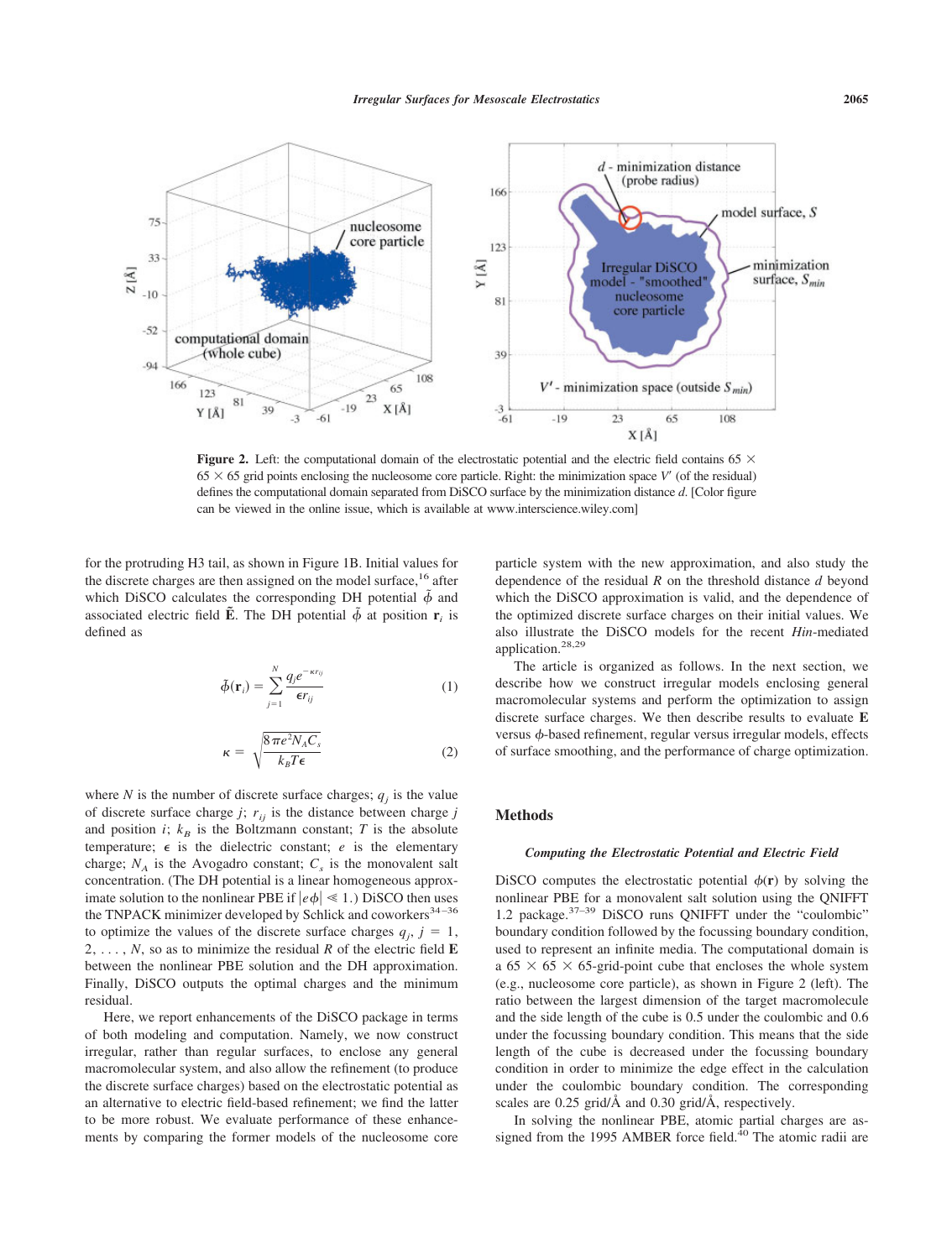assigned with the extended atom radii based loosely on Mike Connolly's MS program.<sup>41</sup> The temperature *T* is set to 298 K. At this temperature, the solvent's dielectric constant  $\epsilon$  is 78.3.<sup>42</sup> The dielectric constant inside the target macromolecule is assigned to a low value of 2 following the literature.<sup>4,16</sup> The salt concentration  $C_s$  is varied from 0.01 to 0.10 M, with charges optimized as a function of  $C_s$ . These assignments and settings echo those used in the original DiSCO package<sup>16</sup> except for the slight change in  $\varepsilon$ (78.3 now instead of 80).

After the electrostatic potential  $\phi(\mathbf{r})$  is computed, the electric field  $\mathbf{E}(\mathbf{r}) = -\nabla \phi(\mathbf{r})$  is calculated, where differentiation is performed with respect to the independent variables **r** (Cartesian coordinates of grid points in the computational domain).

#### *Building Surface Models*

Programs such as GRASP<sup>43</sup> can also construct molecular surfaces of macromolecules. However, such surfaces require many more points to define than appropriate for long-time simulations of large systems. DiSCO aims to represent a macromolecular complex by a few hundred discrete surface charges.

The original models were built manually<sup>16</sup> and thus reflected regular domains, such as those constructed from cylinders and spheres. To apply DiSCO more generally, we developed the following algorithm to automatically construct geometric models for any macromolecular complex. There are four major steps in the irregular DiSCO model building procedure (Fig. 3), which we describe in turn.

# *Defining Surface Elements/Filling Empty Volumes/Initial Smoothing*

Surface models are constructed in spherical coordinates ( $\rho$ ,  $\theta$ ,  $\varphi$ ),  $\theta \in [0^{\circ}, 180^{\circ}], \varphi \in [0^{\circ}, 360^{\circ}].$  The coordinate center of the target macromolecule is defined as the origin, with

$$
\theta_j = (j-1) \times \Delta \theta, \quad j = 1, \dots, j\_max,
$$
  
\n
$$
\varphi_k = (k-1) \times \Delta \varphi, \quad k = 1, \dots, k\_max,
$$
  
\n
$$
\Delta \theta = \Delta \varphi = 4^\circ, \quad j\_max = 180/\Delta \theta, \quad k\_max = 360/\Delta \varphi
$$

Note that  $(j, k)$  indexes the volume element represented by  $\theta_j$ :  $\theta_j + \Delta \theta$ ,  $\varphi_k$ :  $\varphi_k + \Delta \varphi$ , in which the algorithm finds an atom whose center is farthest away from the origin, and defines its distance vector as  $\rho(j, k)$  (Pseudocode 1). The associated surface area  $\rho(j, k) \sin(\theta) \Delta \theta \Delta \varphi$  is defined as the surface element *SE*(*j*, *k*), as shown in Figure 3A (left):

#### /\* **Pseudocode 1: Defining Surface Elements** \*/

/\* *Natom*: total number of atoms in the target macromolecule \*/ /\* Initialize all  $\rho(j, k)$  to zero \*/

for  $i = 1$ , *Natom* 

 $(x_i, y_i, z_i) \Rightarrow (j, k)$ ; /\* find the volume element for atom *i* \*/

$$
\rho_i = \sqrt{x_i^2 + y_i^2 + z_i^2};
$$
\n
$$
\text{if } \rho(j, k) < \rho_i
$$
\n
$$
\rho(j, k) = \rho_i;
$$
\n
$$
\text{end}
$$
\nend

Because not every 3D slice contains atoms, that is,  $\rho(j, k)$  may still be 0 for some  $(j, k)$  after Pseudocode 1, we thus implement Pseudocode 2 to perform the following operations. If  $\rho(j, k) = 0$ , then  $\rho(i, k)$  will be assigned to the average value of its nearest nonzero neighbors  $[\rho(j - nb, k), \rho(j + nb, k), \rho(j, k - nb),$  $\rho(j, k + nb)$ , where *nb* is increased from 1 to 3 until a nonzero neighbor is found. For certain  $\rho(j, k)$ , no nonzero neighbors can be found even if *nb* has reached 3. Then the filling procedure continues until all  $\rho(j, k)$  are nonzero. We denote this process as "filling empty volumes," as summarized below:

#### /\* **Pseudocode 2: Filling Empty Volumes** \*/

/\* *Nzero*: total number of  $\rho(j, k)$  whose value is 0 \*/  $Nzero = 0;$ for  $j = 1$ ,  $j$ *\_max* for  $k = 1$ ,  $k$  *max* if  $\rho(i, k) = 0$  $Nzero = Nzero + 1;$ end end end while  $N$ *zero*  $> 0$ for  $j = 1$ ,  $j_{max}$ for  $k = 1$ ,  $k\_max$ if  $\rho(j, k) = 0$ for  $nb = 1, 3$ if  $\rho(j - nb, k) > 0$  or  $\rho(j + nb, k) > 0$ or  $\rho(i, k - nb) > 0$  or  $\rho(i, k + nb) > 0$  /\* 4 neighbors \*/  $p(j, k) = \frac{sum\ of\ the\ nonzero\ neighbors}{number\ of\ the\ nonzero\ neighbors}$ ;  $Nzero = Nzero - 1;$ break; /\* exit current loop of *nb* \*/ end end end end end

end

To smooth the model surface, the program executes "Initial Smoothing" (rounds of smoothing,  $RS = 1$ ). If  $\rho(j, k)$  is smaller than all of its four nearest neighbors  $[\rho(j-1, k), \rho(j+1, k)]$ ,  $\rho(j, k-1), \rho(j, k+1)$ , then  $\rho(j, k)$  is assigned to the average value of these neighbors. This process (Pseudocode 3) is only executed once over  $\rho(j, k)$  in this step. The target macromolecule now has a closed model surface enclosing the macromolecule itself (Fig. 3A, right).

#### /\* **Pseudocode 3: Smoothing** \*/

/\* *Nmini*: total number of  $\rho(j, k)$  whose value is smaller than any of its 4 near neighbors \*/

/\* *RS*\_*MAX*: maximal rounds of smoothing. For 1 round of smoothing,  $RS\_MAX = 1$  \*/

 $Nmini = 1; RS = 0;$ while  $Nmini > 0$  and  $RS \leq RS_MAX$  $Nmini = 0$ ;  $RS = RS + 1$ ; for  $j = 1$ ,  $j$ *\_max*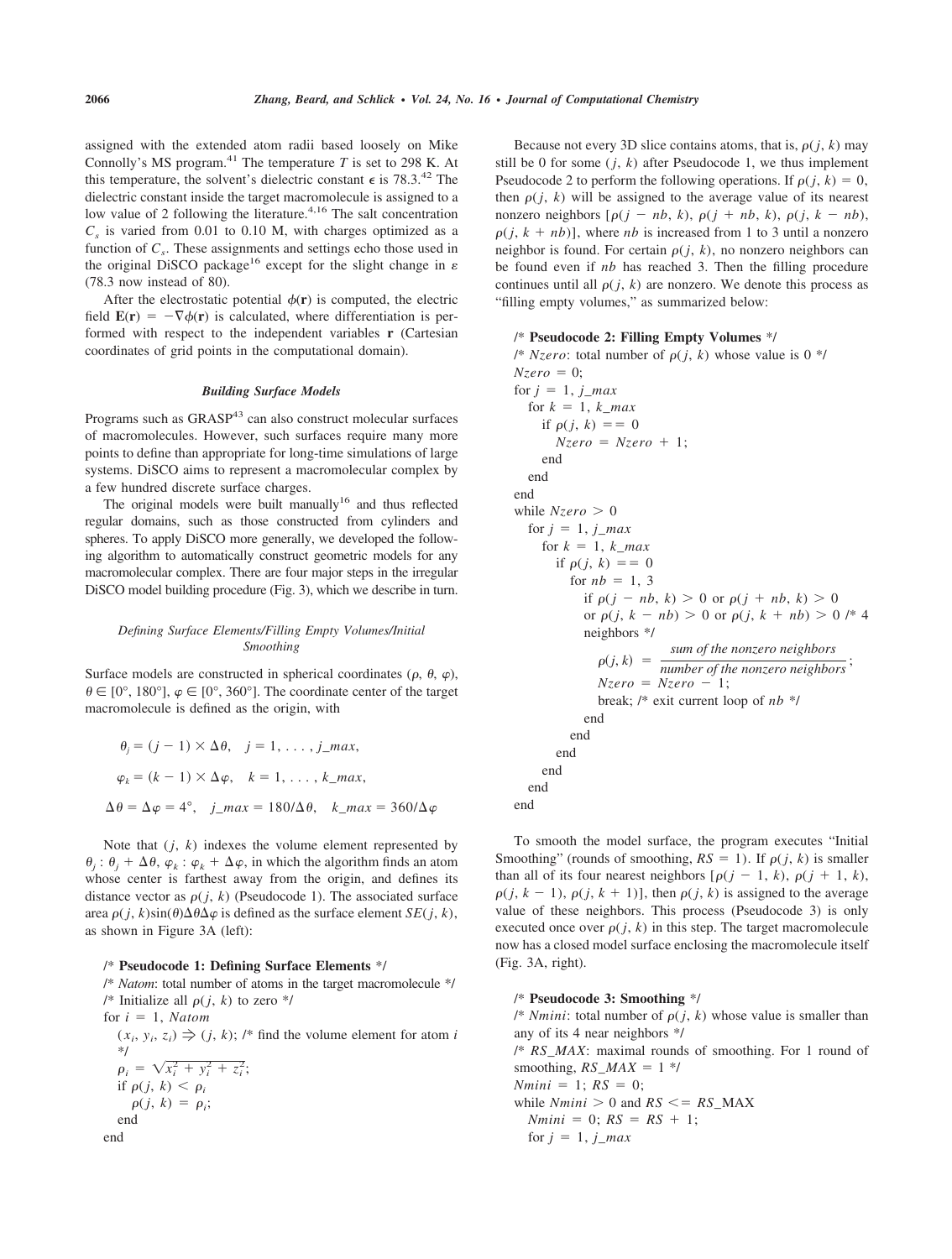





Figure 3. Irregular DiSCO model building procedure. [Color figure can be viewed in the online issue, which is available at www.interscience. wiley.com]

for  $k = 1$ ,  $k\_max$ if  $\rho(j, k) < \rho(j - 1, k)$  and  $\rho(j, k) < \rho(j + 1, k)$ and  $\rho(j, k) < \rho(j, k - 1)$  and  $\rho(j, k) < \rho(j, k + 1)$ /\* 4 neighbors \*/  $p(j, k) = \frac{\text{sum of all the 4 neighbors}}{4}$ *Nmini Nmini*  1; end end end end

### *Multiple RS*  $(RS > 1)$

To make the model surface smoother and simpler, we execute multiple *RS*. Figure 3B shows two smoothed model surfaces as obtained in the rounds  $RS = 50$  and  $RS = \sim 170,000$ . The latter is the irregular model surface used for the nucleosome core particle (Fig. 1C).

# *Distributing Overall Surface Points*

Because the  $\rho(j, k)$  values are reassigned during the *RS*, the corresponding surface elements  $SE(j, k)$  are redefined automati-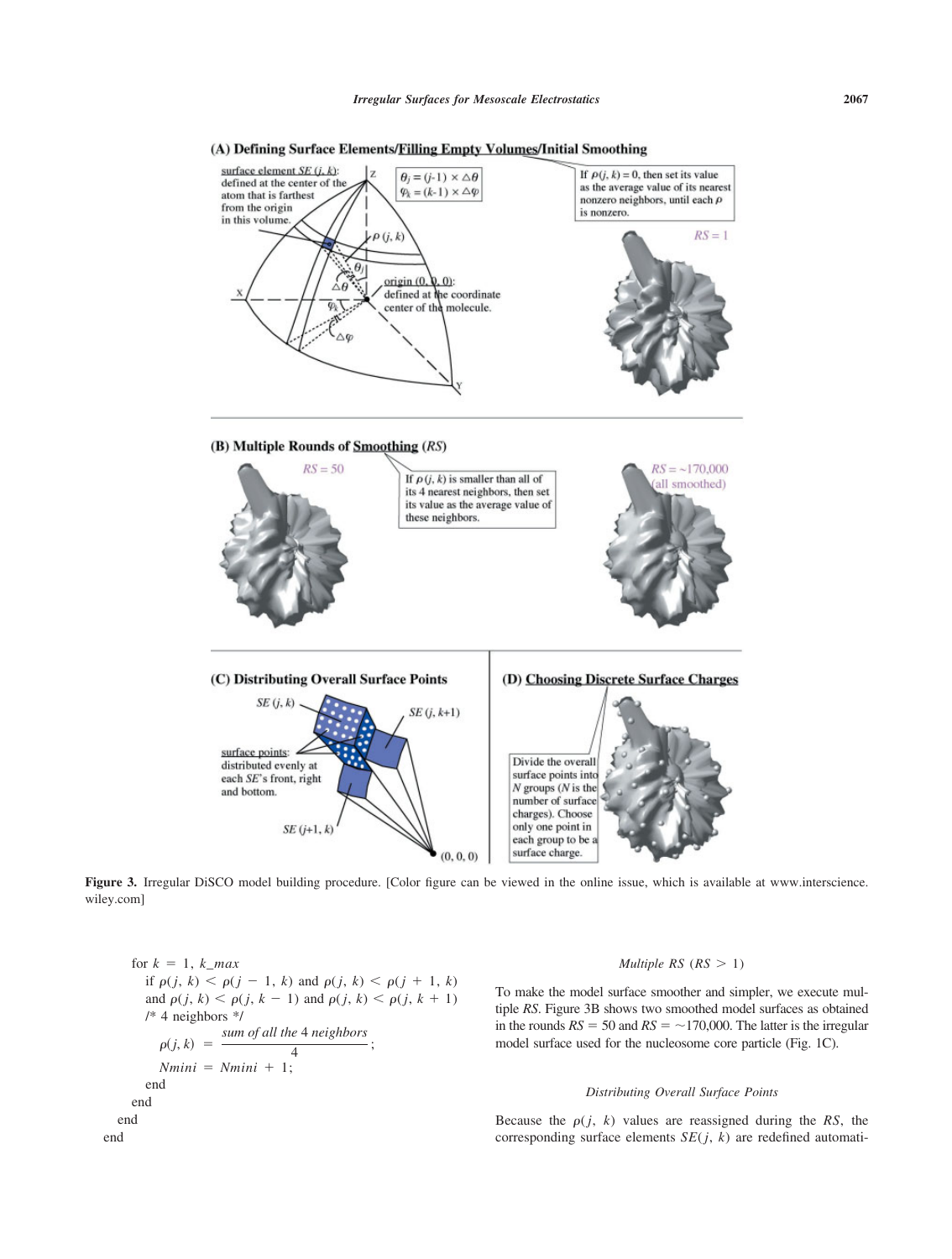|  | $C_s$ [ <i>M</i> ] 0.01 0.02 0.03 0.04 0.05 0.06 0.07 0.08 0.09 0.10 |  |  |  |  |
|--|----------------------------------------------------------------------|--|--|--|--|
|  | $\lambda_D$ [Å] 30.4 21.5 17.6 15.2 13.6 12.4 11.5 10.8 10.1 9.6     |  |  |  |  |

**Table 1.** Debye Length  $\lambda_D$  at Different Salt Concentrations  $C_s$  (*T* = 298 K).

cally. Because each surface element  $SE(j, k)$  usually has a different value of  $\rho(j, k)$  from its neighbors, the program evenly distributes surface points not only on the front face of surface element  $SE(j, k)$ , but also on its right side and bottom (Fig. 3C). These two surfaces join the surface element  $SE(j, k)$  to its rightside neighbor  $SE(j, k + 1)$  and bottom-side neighbor  $SE(j + 1)$ , *k*), respectively. [For the left and top side, the program has already distributed surface points when it operates on  $SE(j, k - 1)$  and  $SE(j - 1, k)$ , respectively.] Thus, the resulting surface points are evenly distributed on the whole model surface. The density of the surface points is set to 4.0 per  $A^2$  in the program.

#### *Choosing Discrete Surface Charges*

The set of *N* discrete surface charge points is selected as a subset of the set of previously generated surface points. To distribute surface charge points evenly, the algorithm divides the set of surface points into *N* groups. In each group the surface charge position is assigned as the point farthest away from the the surface charge points already assigned in other groups (Fig. 3D). (The first chosen surface charge

point can be any surface point in the first group.) In our nucleosome model, we consider six *N* values: 62, 79, 144, 199, 277, 353 (to be comparable with the regular DiSCO models<sup>16</sup>).

The entire DiSCO model-building procedure (with  $\sim$  170,000 *RS*) only takes 47 s of CPU time on the SGI R12000 for the nucleosome core particle (12,386 total atoms for the proteins and DNA).

#### *Optimizing Discrete Surface Charges*

The initial values of all the discrete surface charges  $q(j)$ ,  $j = 1$ , 2, . . . , *N* are assigned to zero. (We show that this assignment is reasonable in the Results section.) DiSCO uses our group's TNPACK34–36 (a truncated Newton minimization package) to minimize the residual of the electric field (or the electrostatic potential) by optimizing the discrete surface charges. The formulae for the residuals are the following:

$$
R_{\phi} = \frac{1}{N_v} \sum_{i=1}^{N_v} \frac{|\bar{\phi}(i) - \phi(i)|}{|\phi(i)|}
$$
(3)



**Figure 4.** Top: the original regular surface models<sup>16</sup> of the nucleosome core particle with different numbers of discrete surface charges *N*. Bottom: the residual *R* as a function of the salt concentration  $C_s$  for different *N*, as shown on top, with  $d = 10 \text{ Å}$  (the minimization distance) based on the **E** refinement (left) and  $\phi$  refinement (right). [Color figure can be viewed in the online issue, which is available at www.interscience.wiley.com]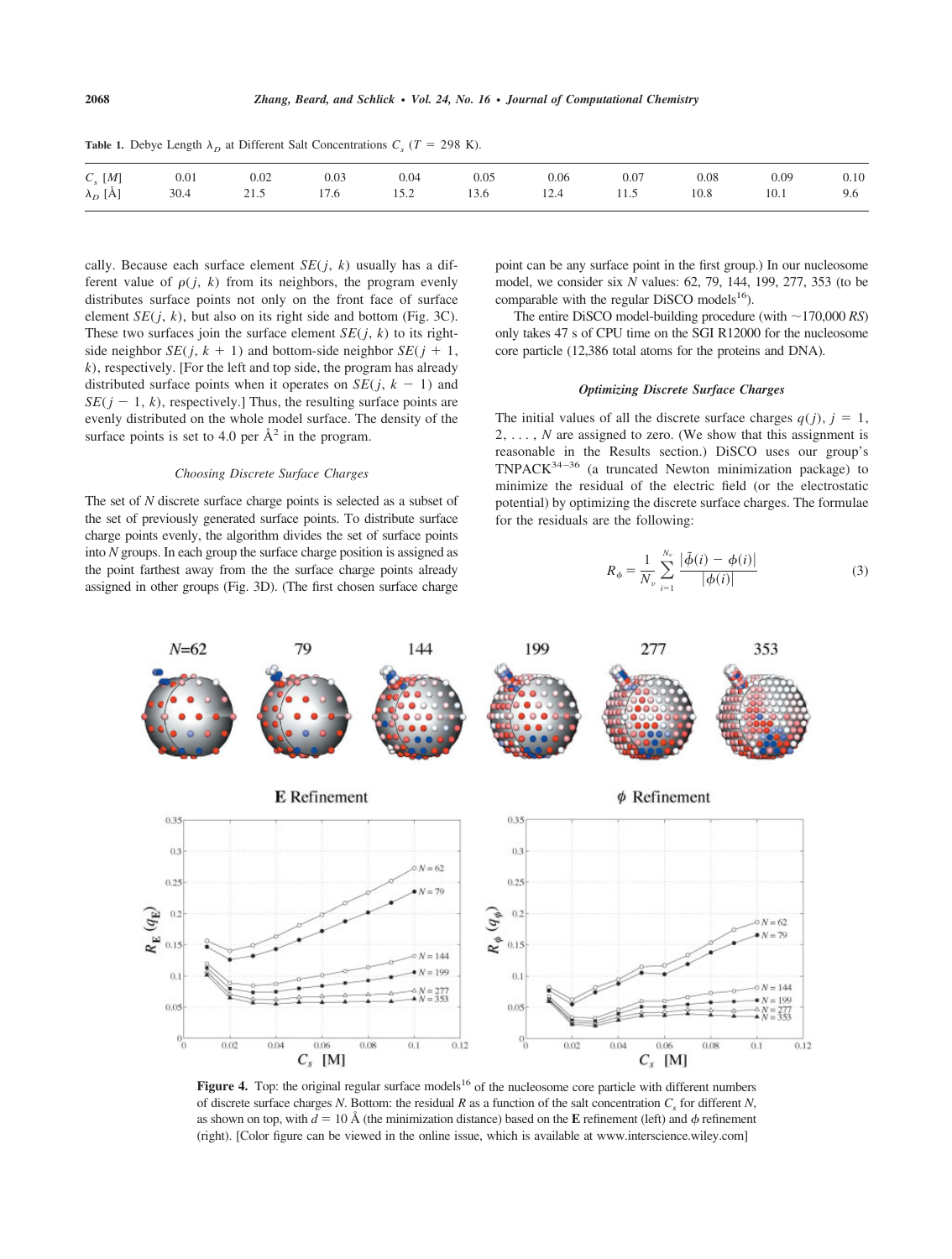

**Figure 5.** Top: comparison of the residual of electric field  $R<sub>E</sub>$  (left) and the residual of electrostatic potential  $R_{\phi}$  (right) between **E** refinement and  $\phi$  refinement. Bottom: comparison between the optimized discrete surface charge sets  $q_E$  (from the **E** refinement) and  $q_\phi$  (from the  $\phi$  refinement) with  $d = 10 \text{ Å}$ and  $C_s = 0.05$  M, for  $N = 79$  (left) and  $N = 199$  (right). [Color figure can be viewed in the online issue, which is available at www.interscience.wiley.com]

or

$$
R_{\mathbf{E}} = \frac{1}{N_v} \sum_{i=1}^{N_v} \frac{|\mathbf{\tilde{E}}(i) - \mathbf{E}(i)|}{|\mathbf{E}(i)|}
$$
(4)

where  $R_{\phi}$ ,  $R_{\rm E}$  are the residuals of the electrostatic potential and electric field, respectively;  $\phi$  is the electrostatic potential (of the target macromolecule) solved from the nonlinear PBE;  $\tilde{\phi}$  is the DH potential of the model;  $E$  and  $\tilde{E}$  are the corresponding electric fields; and  $N_v$  is the number of grid points in the minimization space  $V'$  (Fig. 2, right).

The minimization of the residuals only operates on the grid points in the computational domain *V'* outside the minimization surface  $S_{min}$  (Fig. 2). The surface  $S_{min}$  is separated from the model surface *S* by a distance *d* (Fig. 2, right). To satisfy the condition of

the DH approximation ( $|e\phi| \ll 1$ ), the distance *d* is usually set to a value greater than the Debye length<sup>16</sup>:

$$
\lambda_D = \frac{1}{\kappa} \tag{5}
$$

where  $\kappa$  is defined in eq. (2). The Debye length values at different salt concentrations are listed in Table 1.

The original DiSCO algorithm optimized the discrete surface charges in terms of the electric field. The ECM algorithm<sup>33</sup> derives effective charges in terms of the electrostatic potential. To test which refinement (electric field or electrostatic potential) is more robust, we have modified the DiSCO algorithm to optimize the discrete surface charges based on the electrostatic potential. Because we find the latter less robust, we retain the original procedure in the distributed package.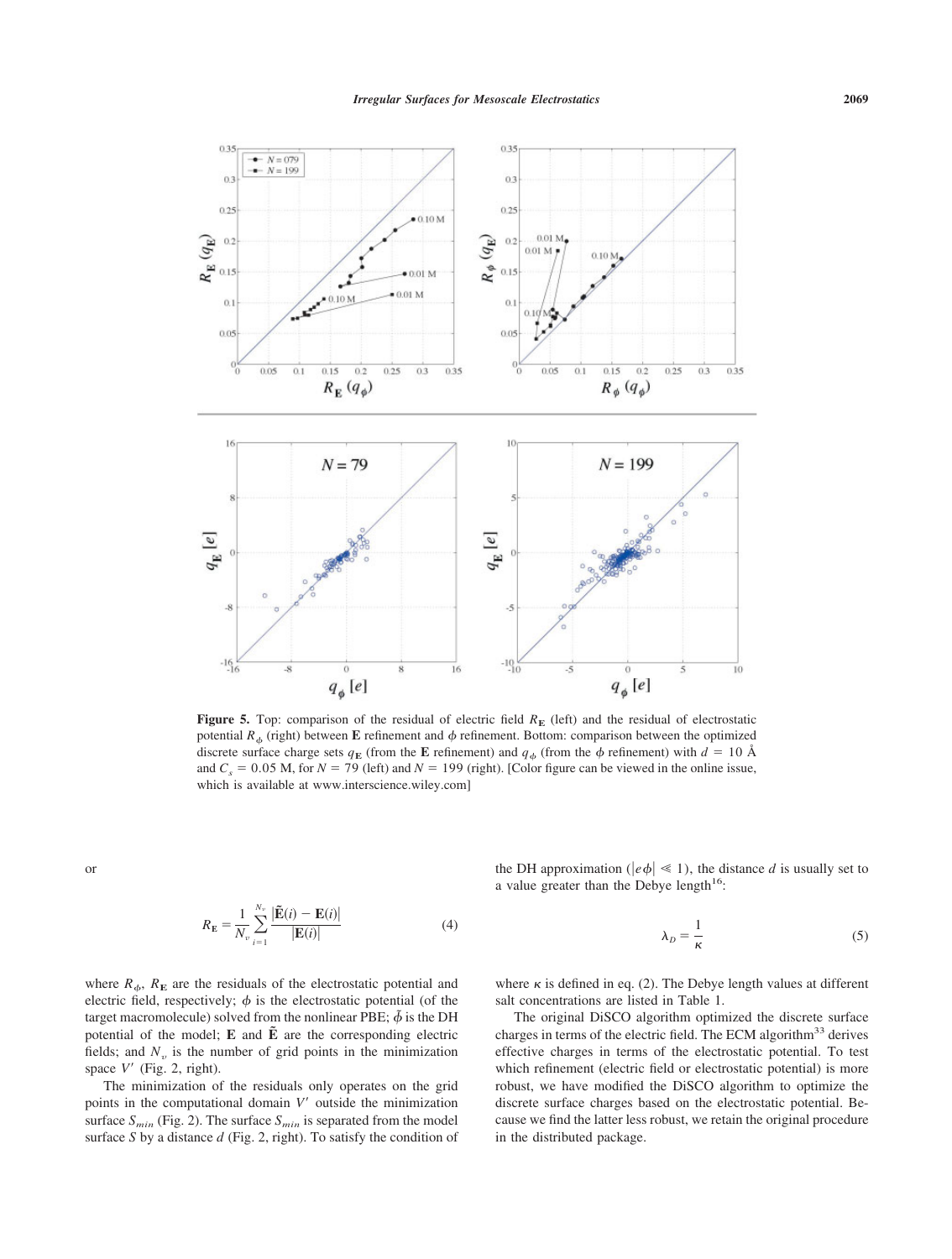





**Figure 6.** Top: the electrostatic potential on the molecular surface of the nucleosome core particle, visualized by GRASP, at  $C_s = 0.05$  M. The electrostatic potential is computed by QNIFFT. Bottom: irregular DiSCO surface models with different numbers of discrete surface charges *N*, optimized with  $d = 10 \text{ Å}$  and  $C_s = 0.05$ M. The color of a charge represents it value according to the scale at bottom. The models are visualized with the program VIEWMODEL.<sup>44</sup> Each charge is visualized with a 2.5 Å radius, and each  $\rho(j, k)$  (see Fig. 3) has been reduced by 2 Å to make the charges clear.

# **Results**

#### *Electrostatic Potential Refinement Versus Electric Field Refinement*

To compare the potential-based  $(\phi)$  refinement with the electric field-based (**E**) refinement, we use the original regular surface models<sup>16</sup> of the nucleosome core particle, as shown in Figure 1B. We define the resulting optimized charge sets as  $(q_{\phi})$  and  $(q_{\mathbf{E}})$ , respectively. The residual *R* as a function of the salt concentration

 $C_s$  is calculated for different numbers of discrete surface charges *N*, varying from 62 to 353, as shown at the top of Figure 4 based on both refinements.

From Figure 4 we see that the residual of  $E(R_E)$  is about twice as large as the residual of  $\phi$  ( $R_{\phi}$ ). This is reasonable given the relationship between  $E$  and  $\phi$ . Namely, when QNIFFT solves the nonlinear PBE using finite differences,<sup>13</sup> every grid point (except those on the boundary) is surrounded by six nearest grid points; because  $\mathbf{E}(\mathbf{r}) = -\nabla \phi(\mathbf{r})$ , one error of  $\phi$  at one grid point causes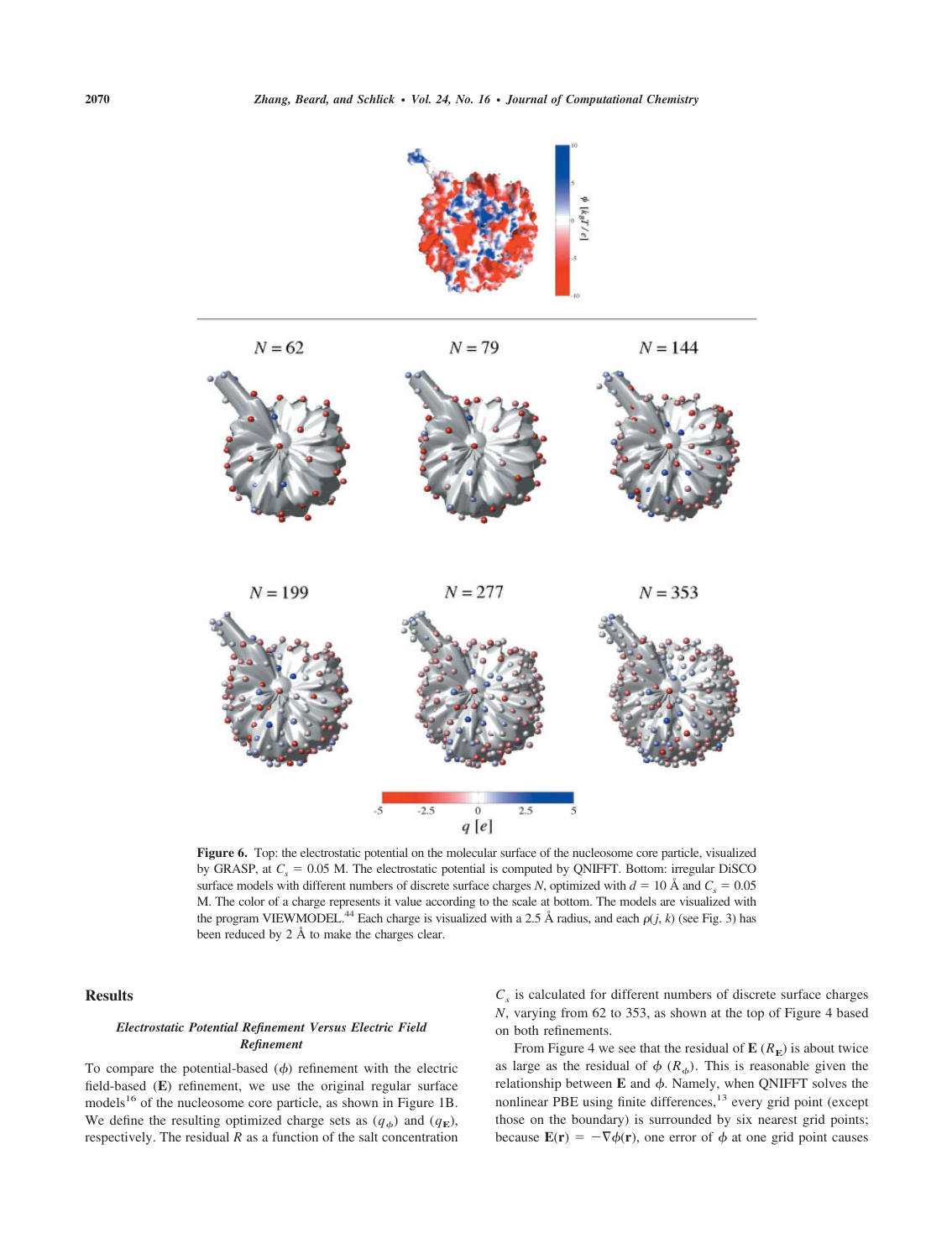

**Figure 7.** Top: the residual  $R$  as a function of the salt concentration  $C_s$  for different numbers of discrete surface charges *N* with  $d = 10$  Å for regular (left) versus irregular (right) DiSCO surfaces. Bottom: comparison of the residual *R* between regular versus irregular DiSCO models at  $d = 10 \text{ Å}$  (left) and  $d = 20 \text{ Å}$  (right). [Color figure can be viewed in the online issue, which is available at www.interscience.wiley.com]

errors of **E** at its six nearest grid points, each of which only has an error in one of its three components  $(E_x, E_y, E_z)$ . Thus, one unit error of  $\phi$  can cause about 6  $\times$  1/3 = 2 corresponding units of error for **E**. We also note that the residual *R* in both cases increases at the low end and the high end of the salt concentrations. This may be caused by the nonlinear electrostatic effects on one hand and numerical errors on the other, related to our representation of fewer DH charges than actual molecular partial charges and the inhomogeneous medium of our system.

We also compute the residual of **E** ( $R$ **E**) from the  $\phi$  refinement and the residual of  $\phi$  ( $R_{\phi}$ ) from the **E** refinement. We compare  $R_{\mathbf{E}}$ from both refinements in Figure 5 (top left), and  $R<sub>4</sub>$  from both refinements in Figure 5 (top right). The  $\phi$  refinement gives 2–4% higher residuals  $R<sub>E</sub>$  than the **E** refinement, while the **E** refinement gives only 0–1% higher  $R_{\phi}$  than the  $\phi$  refinement, for all salt concentrations except 0.01–0.02 M.

These tests show that the **E** refinement is much more robust than the  $\phi$  refinement. The reason may be that all three components of  $E(E_x, E_y, E_z)$  are considered in the  $E$  refinement, while  $\phi$  is only a scalar in the  $\phi$  refinement.

We also compare the actual values of the optimized discrete surface charge sets  $q_E$  and  $q_\phi$  with  $d = 10 \text{ Å}$  and  $C_s = 0.05 \text{ M}$ in Figure 5 (bottom) for  $N = 79$  and  $N = 199$ . The figure clearly indicates that both refinements produce very similar and comparable optimal discrete surface charges.

Choosing the refinement type is system dependent. However, over a wide range of salt concentrations  $(\geq 0.02 \text{ M})$ , the **E** refinement can yield a much more robust representation of macromolecules. Therefore, all the following work is based on the **E** refinement, and *R* denotes the residual of **E** based on the **E** refinement  $[R = R_{\mathbf{E}}(q_{\mathbf{E}})].$ 

#### *Regular Versus Irregular Models*

The previous regular DiSCO models<sup>16</sup> for the nucleosome core particle had an ideal shape: a disk and a small cylinder (Fig. 1B). In comparison, Figure 6 (bottom) shows the models produced with our new irregular model building procedure (Fig. 3) for  $N = 62, 79, 144$ , 199, 277, 353, with  $d = 10 \text{ Å}$  and  $C_s = 0.05 \text{ M}$ . These charges have been optimized with TNPACK. The color of a charge represents its electronic charge, with blue representing positive values and red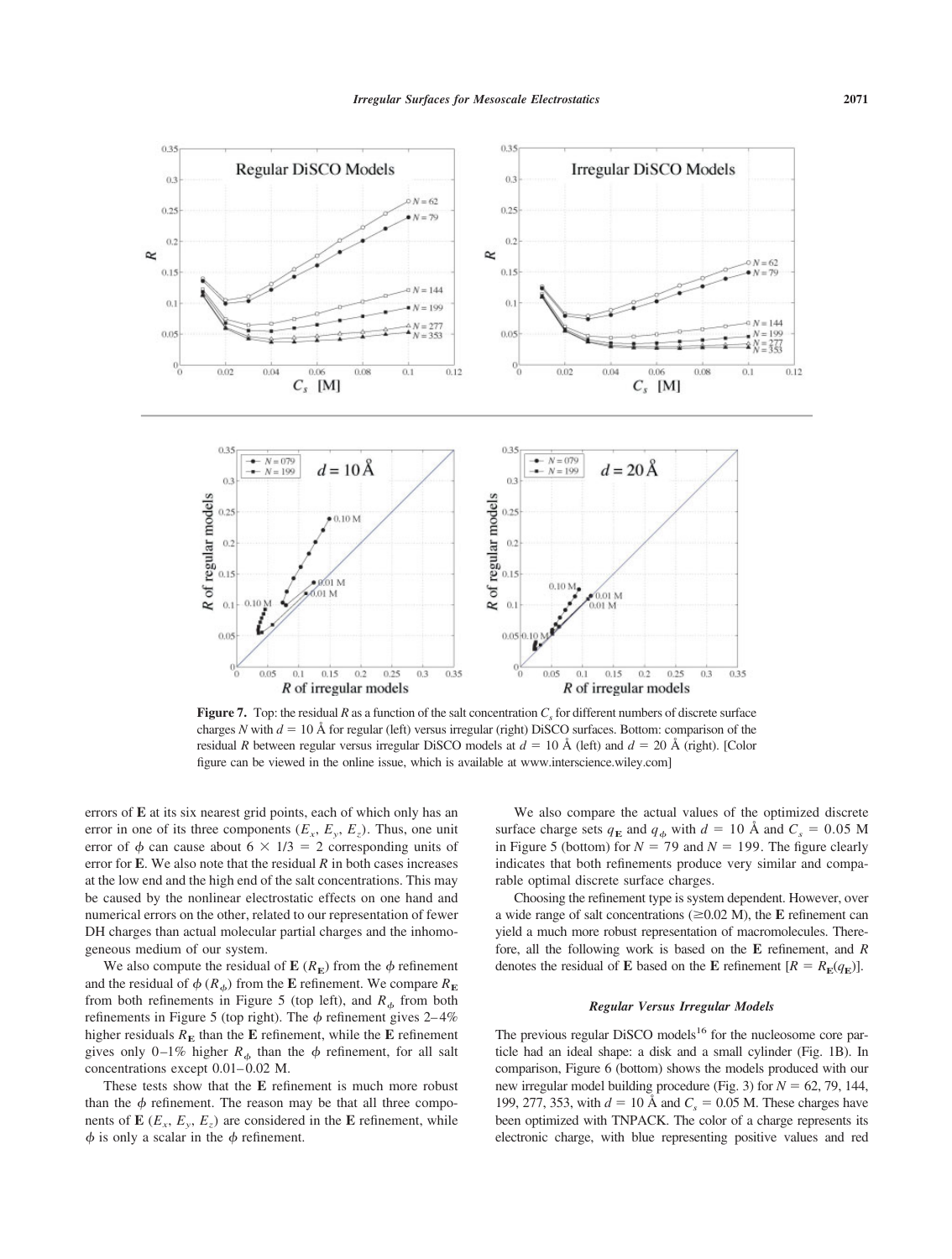**Table 2.** Comparison of the Residual *R* for Different Numbers of Discrete Surface Charges *N*, with  $d = 10 \text{ Å}$  and  $C_s = 0.05 \text{ M}$ , for Five Model Surfaces Listed in the Order of Simple to Complex.

|      |                    | Irregular surface |           |          |                       |  |
|------|--------------------|-------------------|-----------|----------|-----------------------|--|
| N    | Regular<br>surface | All smoothed      | $RS = 50$ | $RS = 1$ | <b>GRASP</b><br>model |  |
| 199  | 5.96%              | 3.43%             | 3.86%     | $4.05\%$ | 4.28%                 |  |
| 353  | 3.70%              | 2.75%             | 2.79%     | 3.03%    | 3.37%                 |  |
| 500  |                    | 2.52%             | 2.60%     | 2.60%    | 3.13%                 |  |
| 1000 |                    | 2.41%             | 2.38%     | 2.42%    | 2.52%                 |  |
| 2000 |                    | 2.33%             | 2.30%     | 2.38%    | 2.34%                 |  |

For each *N*, the underlined *R* indicates the smallest residual.

representing negative values (see scale at bottom). The dielectric constant  $\epsilon$  inside and outside the model surface has the same value as that of the solvent, and the surface charges have no size. The models are visualized by our program VIEWMODEL.<sup>44</sup>

Figure 6 (top) shows the electrostatic potential on the molecular surface of the nucleosome core particle built on the crystallographic coordinates<sup>18</sup> as visualized by  $GRASP<sup>43</sup>$  $(C<sub>s</sub> = 0.05 M)$ . The electrostatic potential is computed by QNIFFT. The molecular surface is also built by GRASP (using a reinvented "Marching Cubes" algorithm to produce a surface tessellation). We can see that the distribution of the discrete surface charges is consistent with the molecular surface potential map. (Note the positively charged histone tails and the negatively charged nucleosome exterior where DNA wraps around.)

The residual *R* as a function of the salt concentration  $C_s$  for different numbers of discrete surface charges *N* with  $d = 10 \text{ Å}$  is shown in Figure 7 (top). Clearly the new irregular surface models reduce the residual *R* significantly. Still, while a regular surface could be constructed for the nucleosome, this is not possible in general, and the new approach can automatically be applied to any

macromolecular complex. Note that the slight difference we see in *R* between Figure 4 (bottom left) and Figure 7 (top left) results mainly from our lower setting in the latter case for the QNIFFT convergence parameter  $(10^{-8} \text{ instead of } 10^{-3})$ .

In Figure 7 we also compare the residual *R* for  $N = 79$  and  $N =$ 199 at two *d* values 10 Å (bottom left) and 20 Å (bottom right). We see that, in both cases, the irregular surfaces yield smaller residuals. At the larger distances, residuals are smaller for both models because the DH approximation is more accurate the farther we are from the surface. Even with  $d = 20$  Å, the irregular models yield a better representation of the nucleosome core particle, decreasing *R* by 0–3.5% for  $N = 79$ , and by 0–2% for  $N = 199$ .

#### *Effects of Surface Smoothing*

The irregular DiSCO models can reduce the residual significantly, because their surface is closer to the molecular surface. However, the molecular surface is clearly complex and requires sufficient smoothing to be practical. Table 2 shows the residual *R* for different numbers of discrete surface charges *N* with  $d = 10 \text{ Å}$  and  $C<sub>s</sub> = 0.05$  M, from five kinds of model surfaces in order of decreasing smoothing, from left to right: original DiSCO model (Fig. 1B), all smoothed (Fig. 1C and 3B, right),  $RS = 50$  (Fig. 3B, left),  $RS = 1$  (Fig. 3A, right), and GRASP model (Fig. 6, top). The discrete surface charge assignment of the GRASP model is the same as that of our models (Fig. 3D). In Table 2, each underlined *R* indicates the smallest residual for the corresponding number of discrete surface charges *N*. We see that for  $N = 199, 353,$  and 500, the "all smoothed" DiSCO model surface obtains the smallest residual *R* (3.43, 2.75, and 2.52%, respectively); for  $N = 1000$ and 2000, the  $RS = 50$  model surface obtains the smallest *R* (2.38, 2.30%, respectively). Clearly, the greater the number of surface charges, the better the representation of a complex macromolecule. The GRASP model surface is too complex for practical simulations of long time.



**Figure 8.** Comparison between the sets of optimal discrete surface charges  $Q_1^{opt}$  and  $Q_2^{opt}$ corresponding to two sets of initial values  $Q_1$  (0, 0, ...) and  $Q_2$  (*rand*, *rand*, ...) for  $N = 79$  (left) and  $N = 199$  (right), where rand is a random number between 0 and 1. [Color figure can be viewed in the online issue, which is available at www.interscience.wiley.com]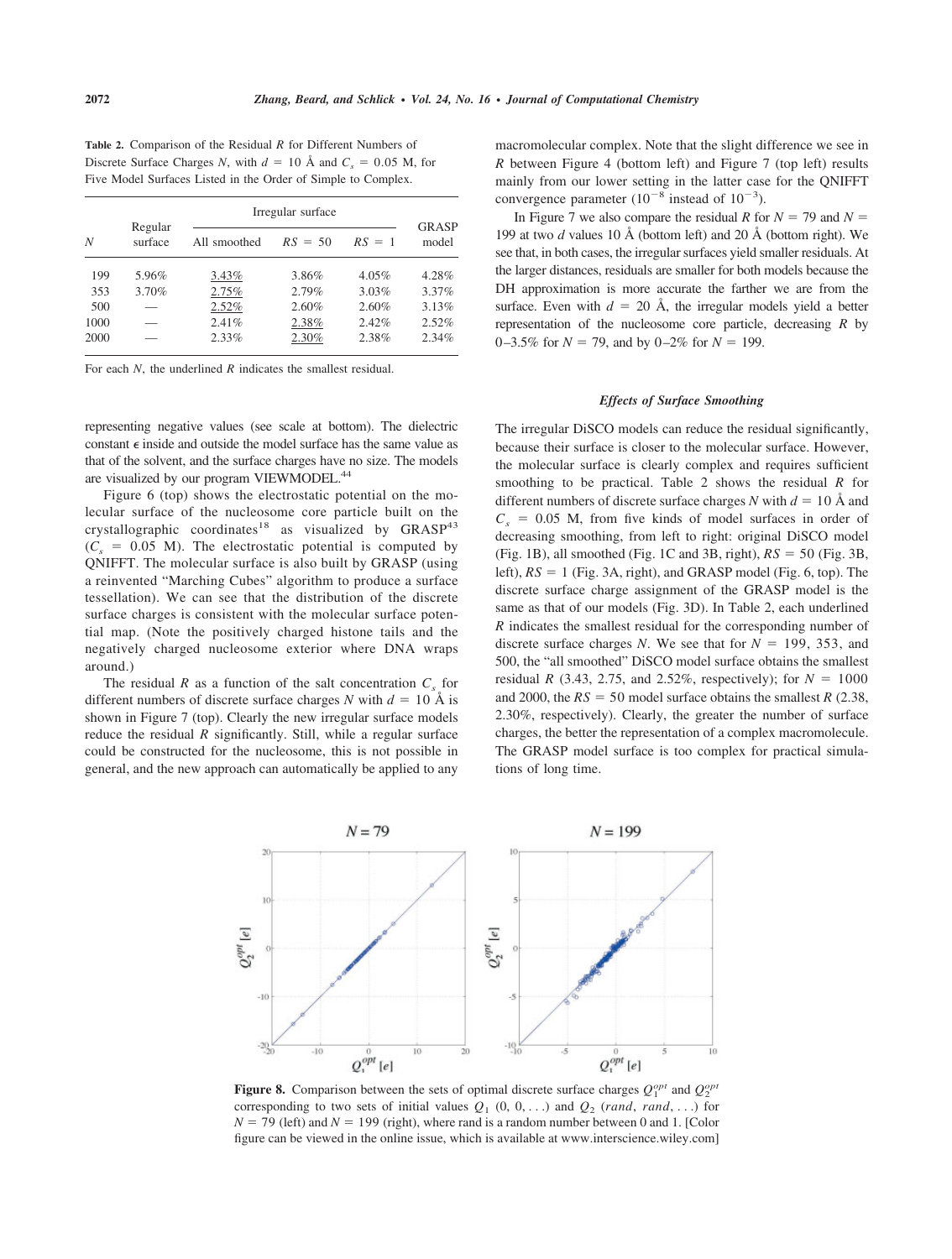**Table 3.** CPU Time *t* Used by TNPACK to Minimize the Residual of the Electric Field on SGI R12000, for Different Numbers of Discrete Surface Charges *N* with  $d = 10 \text{ Å}$  and  $C_s = 0.05 \text{ M}$ .

| $\boldsymbol{N}$ | υ∠   | 7C                     | 144  | 1 <sub>QC</sub> | $\sim$<br><u>_</u> | 353  | 500  | 1000                | 2000                          |
|------------------|------|------------------------|------|-----------------|--------------------|------|------|---------------------|-------------------------------|
| $t$ [min]        | 0.47 | $\sim$ $\sim$<br>U. 38 | 2.30 | 3.09            | 4.4Z               | 5.60 | 0.14 | $\sim$ 0.4<br>15.56 | $\sqrt{2}$<br>$\sim$<br>33.63 |

The number of grid points in the minimization space *V*<sup> $\prime$ </sup> (Fig. 2, right) is  $N_v = 1084$ .

## *Dependence of Charge Optimization on Initial Values and CPU Time*

and  $C_s = 0.05$  M. The number of grid points  $N_v = 1084$  in the minimization space  $V'$  (Fig. 2, right).

# In our original algorithm, we have set the initial values of the discrete surface charges according to the surface charge density  $\sigma(\mathbf{r})$  computed from the electric field  $E(r)$ .<sup>16</sup> We now prove that this step is not necessary. The minimization program  $TNPACK^{34-36}$  used for DiSCO can find the optimal charges just as well when the initial values are arbitrarily but reasonably assigned.

We experiment with two sets of initial values:  $Q_1 = 0, 0, \ldots;$  $Q_2$  = *rand, rand, ...,* where rand is a random number between 0 and 1.  $Q_1$  is the set of initial values used above that yielded a distribution of optimal charges (Fig. 6, bottom) consistent with the molecular surface potential map (Fig. 6, top). The corresponding sets of optimal charges  $Q_1^{opt}$  and  $Q_2^{opt}$  are compared in Figure 8 (left for  $N = 79$  and right for  $N = 199$ ). We see that DiSCO finds nearly the same set of optimal charges, given either  $Q_1$  or  $Q_2$  for  $N = 79$  and  $N = 199$ .

TNPACK not only finds optimal charges given reasonable initial values, but also performs the optimization very efficiently. Table 3 shows the CPU time *t* used by TNPACK to minimize the residual of the electric field on SGI R12000 as a function of increasing numbers of discrete surface charges *N* with  $d = 10$  Å

# **Discussion**

The nucleosome core particle, which has more than 12,000 atoms, now can be represented as an irregular DiSCO surface of 353 discrete charges with only a  $\sim$ 3% residual of the electric field over a wide range of salt concentration ( $C_s \geq 0.04$  M). As another application, we illustrate in Figure 9 the irregular surface construction for the *Hin*/*Fis* DNA inversion system.28,29 The computational requirements in both cases are reduced significantly for the medium- and long-range macromolecular interactions and allow long-time Brownian dynamics simulations to study interesting biological phenomena.<sup>17,28,29</sup>

We have shown that the **E** refinement is much more robust, likely because the three components of the electric field  $(E_r, E_v,$  $E<sub>z</sub>$ ) are optimized simultaneously; while in the  $\phi$  refinement the electrostatic potential  $\phi$  is only scalar. For molecular dynamics applications, the **E** refinement is preferable because the electric field directly produces the electrostatic force. In computing free



**Figure 9.** DiSCO models for supercoiled DNA with bound proteins in the *Hin*-mediated inversion system (left). DiSCO represents a *Hin* dimer as 200 discrete surface charges with a 5.9% residual (right top) and a *Fis* dimer as 100 charges with a 4.4% residual (right bottom). The *Hin* dimer and the *Fis* dimer have more than 8,200 and 3,600 atoms, respectively. [Color figure can be viewed in the online issue, which is available at www.interscience.wiley.com]